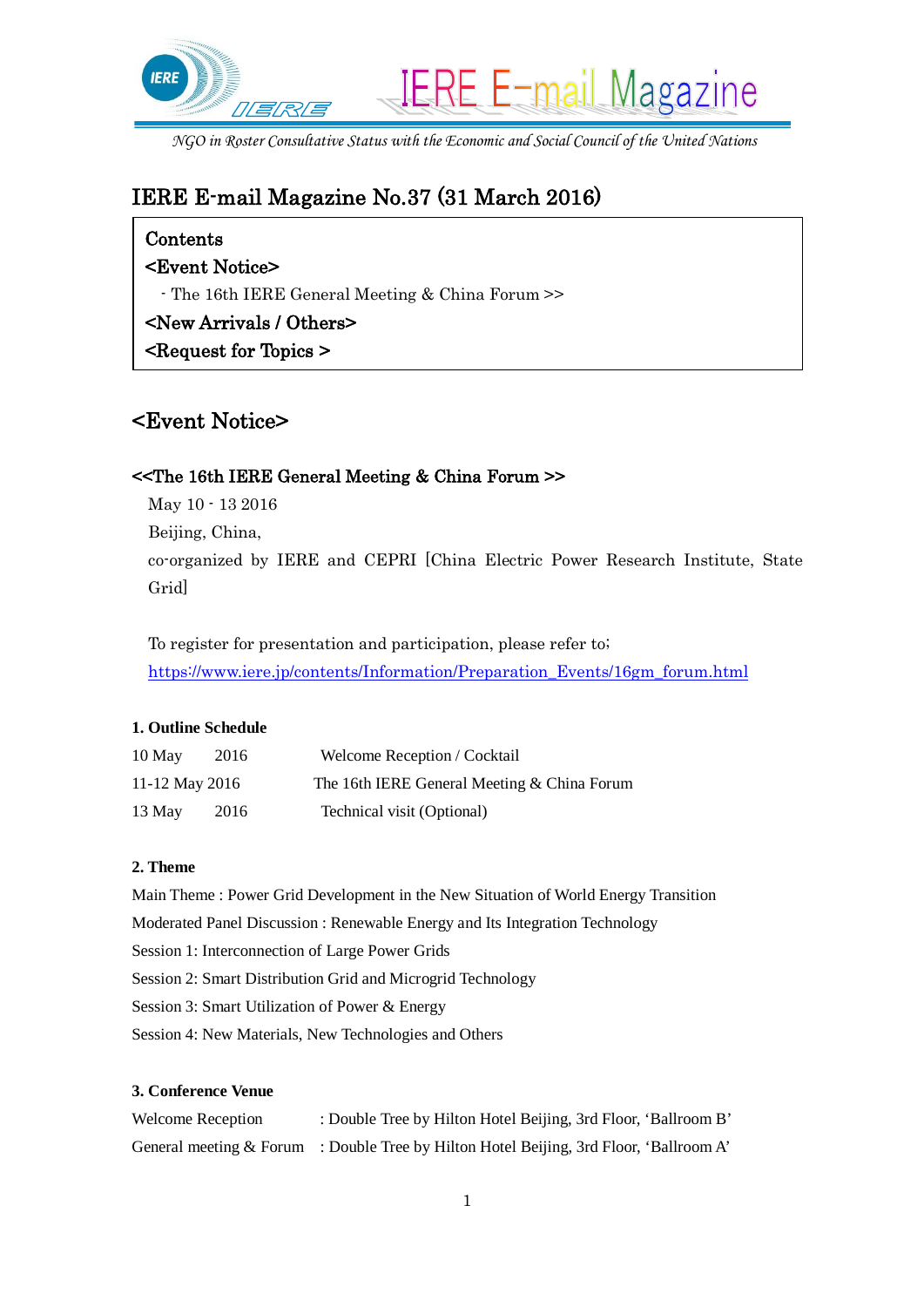

*NGO in Roster Consultative Status with the Economic and Social Council of the United Nations*

**IERE E-mail Magazine** 

Venue URL :

<http://doubletree3.hilton.com/en/hotels/china/doubletree-by-hilton-hotel-beijing-BJSDTDI/index.html> Map URL :

<https://goo.gl/maps/b1m34ju3X2z>

#### **4. Keynote Address**

Prof. Zhou Xiaoxin (Honorary President of CEPRI, Academician of Chinese Academy of Sciences, China)

*- Dr. Frank-Detlef Drake* (Senior Vice President Corporate Research & Development, RWE AG, Germany)

**5. Opening Panel Discussion :** "Renewable Energy and Its Integration Technology"

Chair person:

*- Dr. Ma Zhao*, Chief Expert of CEPRI, China

Panelists:

- *- Dr. Innocent Kamwa* (Head of Power Systems and mathematics, Hydro-Québec, Canada)
- *- Dr. Frank-Detlef Drake* (Senior Vice President Corporate Research & Development, RWE AG, Germany)
- *- Dr. Chi Yongning* (Chief engineer of renewable energy department, CEPRI, China)
- *- Prof. Hideo Ishii* (Secretary General, Advanced Collaborative Research Organization for Smart Society (ACROSS), Waseda University, Japan)
- *Mr. Mark McGranaghan* (Vice President, Power Delivery & Utilization, EPRI, USA)

## << Presentations of the 15th IERE General Meeting & German Forum are uploaded on the IERE Website >>

The 15th IERE General Meeting & German Forum "International Energy Systems in Transition - Perspectives from Science and Industry –"was held on November 11-12 at the Berlin Melia hotel. There were 103 participants from 20 countries.

The presentation slide files and photographs are available at; [https://www.iere.jp/contents/Activities/Forum/German\\_Forum/index.html](https://www.iere.jp/contents/Activities/Forum/German_Forum/index.html) (the participants and IERE Members Only)